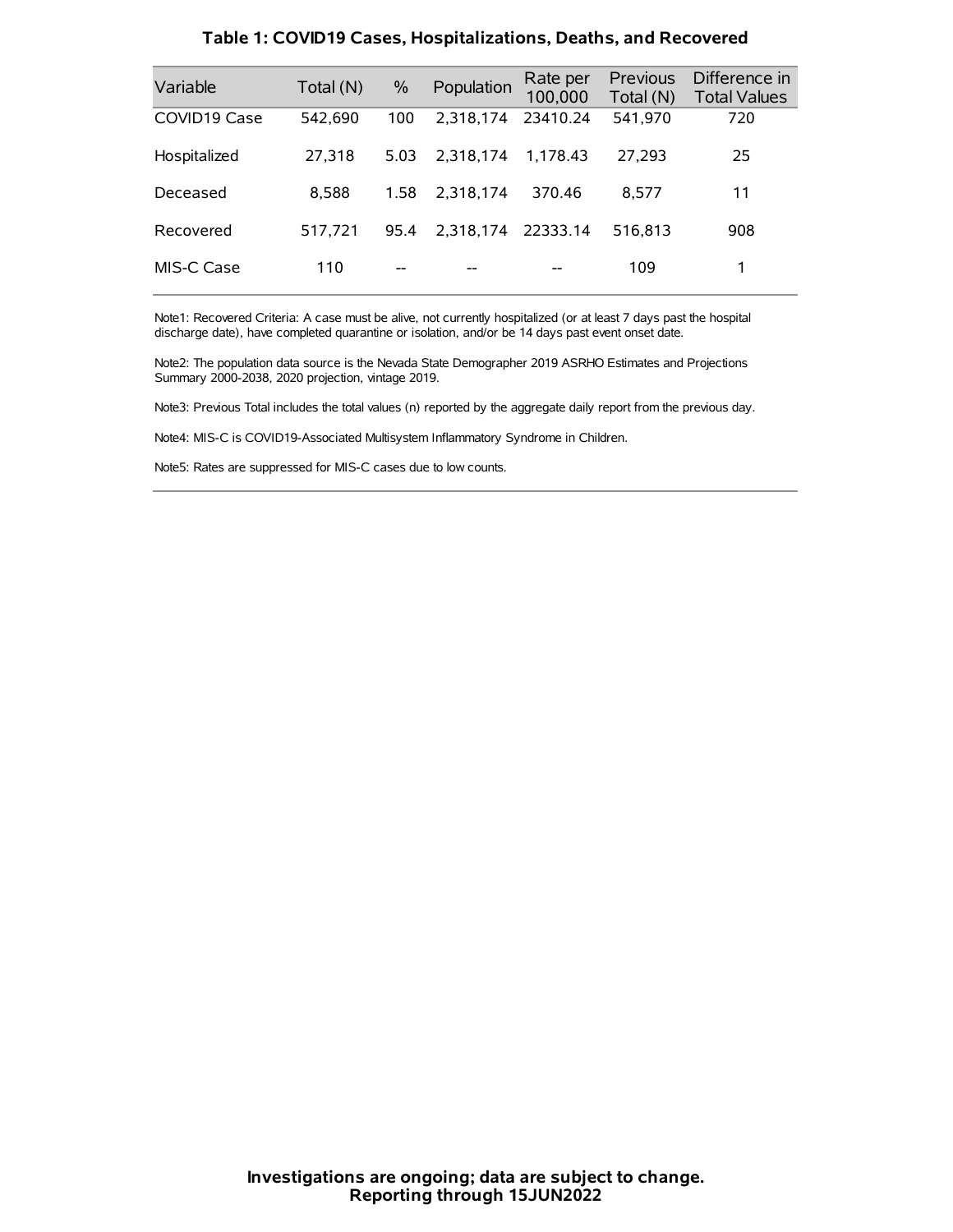# **Table 2: COVID19 Cases**

| Variable                     | Outcome                           | $\mathsf{N}$ | $\%$ | Population | Rate per<br>100,000 |
|------------------------------|-----------------------------------|--------------|------|------------|---------------------|
| Age Categories               | Aged 4 or less                    | 13907        | 2.56 | 149,165    | 9323.2              |
|                              | Aged 5 to 17                      | 66200        | 12.2 | 406,595    | 16282               |
|                              | Aged 18 to 24                     | 61365        | 11.3 | 216,762    | 28310               |
|                              | Aged 25 to 49                     | 241537       | 44.5 | 803,732    | 30052               |
|                              | Aged 50 to 64                     | 101453       | 18.7 | 423,461    | 23958               |
|                              | Aged 64+                          | 58064        | 10.7 | 318,459    | 18233               |
|                              | Unknown                           | 164          | 0.03 |            |                     |
| <b>Birth Sex</b>             | Female                            | 282381       | 52.0 | 1,160,285  | 24337               |
|                              | Male                              | 255952       | 47.2 | 1,157,889  | 22105               |
|                              | Unknown                           | 4357         | 0.80 |            |                     |
| Race/Ethnicity               | Hispanic                          | 152116       | 28.0 | 763,053    | 19935               |
|                              | White                             | 142041       | 26.2 | 1,006,929  | 14106               |
|                              | <b>Black</b>                      | 51656        | 9.52 | 262,671    | 19666               |
|                              | Asian or Pacific Islander         | 46460        | 8.56 | 270,209    | 17194               |
|                              | American Indian, Eskimo, or Aleut | 2106         | 0.39 | 15,311     | 13754               |
|                              | Other                             | 39565        | 7.29 |            |                     |
|                              | Unknown                           | 108746       | 20.0 |            |                     |
| Underlying Medical Condition | Yes                               | 83377        | 15.4 |            |                     |
|                              | No/Unknown                        | 459313       | 84.6 |            |                     |

Note1: Breakdown of Race is exlusively non-Hispanic.

Note2: Underlying Medical Condition is any identified health condition.

Note3: The population data source is the Nevada State Demographer 2019 ASRHO Estimates and Projections Summary 2000-2038, 2020 projection, vintage 2019.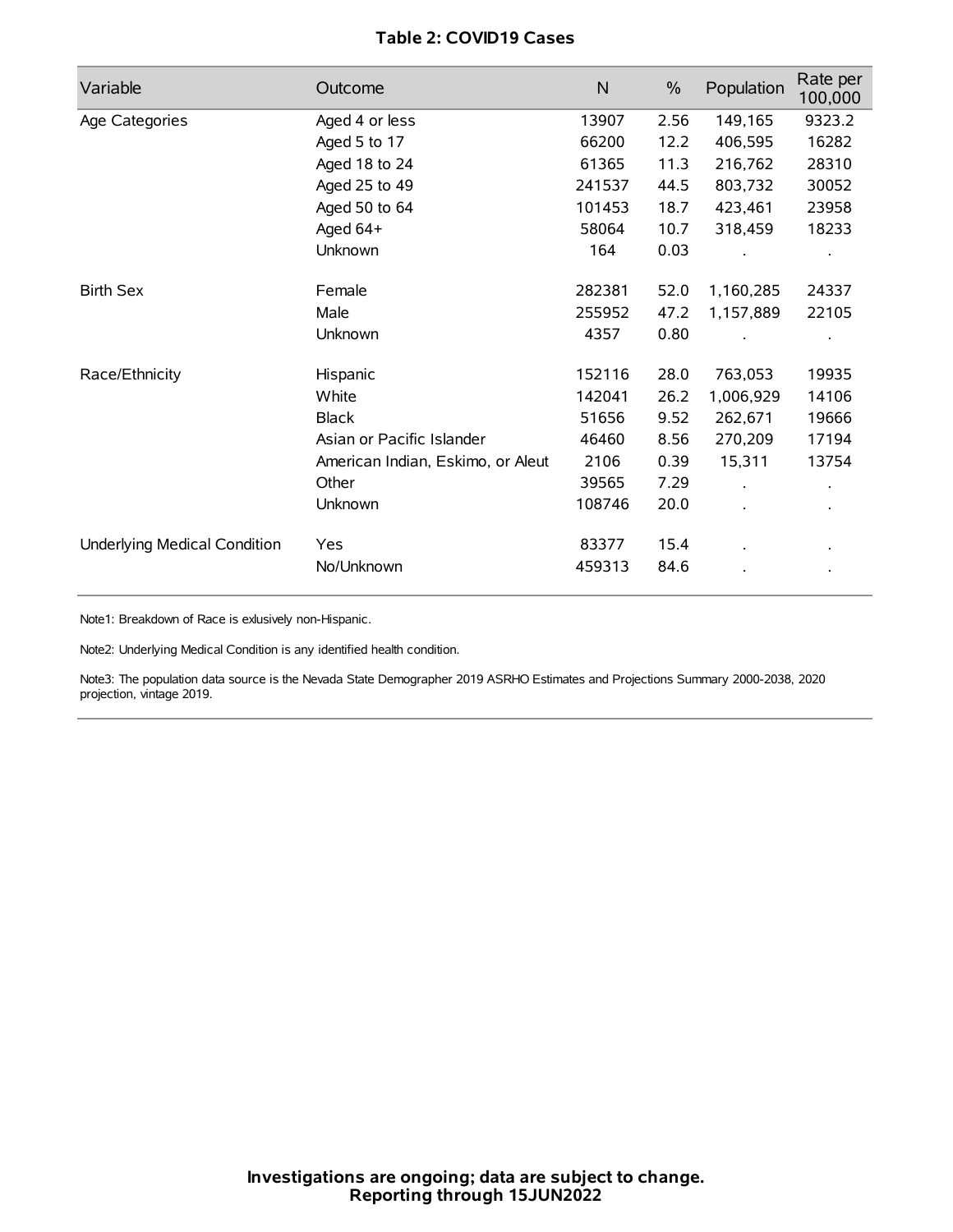| Variable         | Outcome                           | $\mathsf{N}$ | $\%$ | Population | Rate per<br>100,000 |
|------------------|-----------------------------------|--------------|------|------------|---------------------|
| Age Categories   | Aged 4 or less                    | 263          | 1.0  | 149,165    | 176.31              |
|                  | Aged 5 to 17                      | 358          | 1.3  | 406,595    | 88.05               |
|                  | Aged 18 to 24                     | 590          | 2.2  | 216,762    | 272.19              |
|                  | Aged 25 to 49                     | 6376         | 23.3 | 803,732    | 793.30              |
|                  | Aged 50 to 64                     | 7401         | 27.1 | 423,461    | 1747.7              |
|                  | Aged 64+                          | 12328        | 45.1 | 318,459    | 3871.1              |
|                  | Unknown                           | 2            | 0.0  |            |                     |
| <b>Birth Sex</b> | Female                            | 12237        | 44.8 | 1,160,285  | 1054.7              |
|                  | Male                              | 15052        | 55.1 | 1,157,889  | 1300.0              |
|                  | Unknown                           | 29           | 0.1  |            |                     |
| Race/Ethnicity   | Hispanic                          | 7114         | 26.0 | 763,053    | 932.31              |
|                  | White                             | 10738        | 39.3 | 1,006,929  | 1066.4              |
|                  | <b>Black</b>                      | 3915         | 14.3 | 262,671    | 1490.5              |
|                  | Asian or Pacific Islander         | 2818         | 10.3 | 270,209    | 1042.9              |
|                  | American Indian, Eskimo, or Aleut | 130          | 0.5  | 15,311     | 849.04              |
|                  | Other                             | 1028         | 3.8  |            |                     |
|                  | Unknown                           | 1575         | 5.8  |            |                     |

# **Table 3: COVID19 Hospitalizations - General Characteristics**

Note1: Breakdown of Race is exlusively non-Hispanic.

Note2: The population data source is the Nevada State Demographer 2019 ASRHO Estimates and Projections Summary 2000-2038, 2020 projection, vintage 2019.

Note3: Rates for categories with fewer than 12 cases are suppressed due to high relative standard error.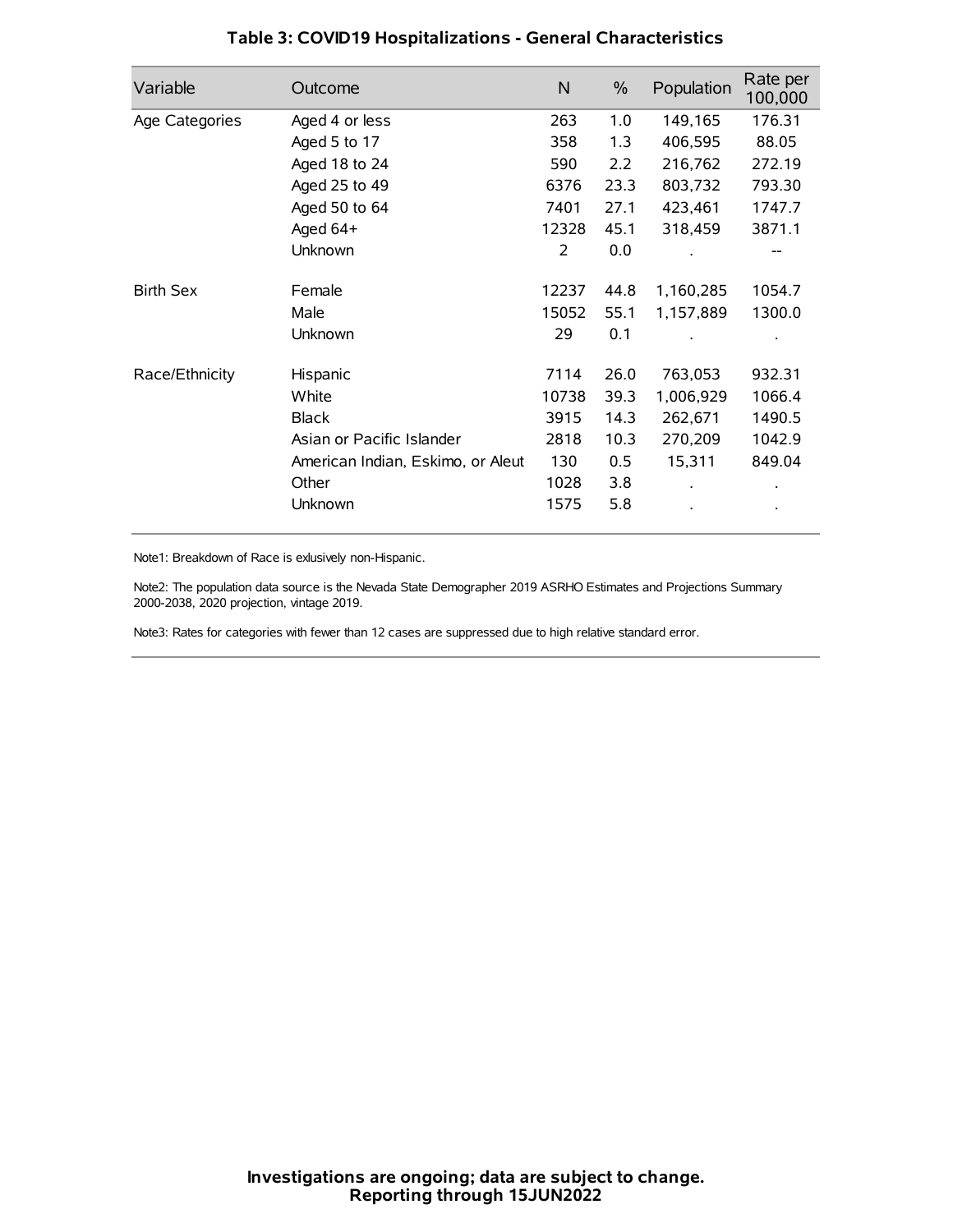| Variable                            | Outcome   | N     | $\frac{0}{0}$ |
|-------------------------------------|-----------|-------|---------------|
| Deceased                            | Yes       | 6963  | 25.5          |
|                                     | No        | 20355 | 74.5          |
| ICU                                 | Yes       | 6551  | 24.0          |
|                                     | <b>No</b> | 20767 | 76.0          |
| Intubated                           | Yes       | 3113  | 11.4          |
|                                     | No        | 24205 | 88.6          |
| <b>Underlying Medical Condition</b> | Yes       | 17056 | 62.4          |
|                                     | <b>No</b> | 10262 | 37.6          |
| Hypertension                        | Yes       | 10016 | N/A           |
| Immunocompromised                   | Yes       | 627   | N/A           |
| Chronic Heart Disease               | Yes       | 3638  | N/A           |
| Chronic Liver Disease               | Yes       | 387   | N/A           |
| Chronic Kidney Disease              | Yes       | 2492  | N/A           |
| <b>Diabetes</b>                     | Yes       | 7132  | N/A           |
| Neurologic/Neurodevelopmental       | Yes       | 1274  | N/A           |
| Chronic Lung Disease                | Yes       | 4211  | N/A           |
| <b>Historically Healthy</b>         | Yes       | 4809  | N/A           |
| Other                               | Yes       | 7177  | N/A           |

# **Table 4: COVID19 Hospitalizations - Morbidity**

Note1: Underlying Medical Condition is any identified health condition.

Note2: The breakdown of health conditions are not mutually exlusive (i.e., a person can have more than one risk factor).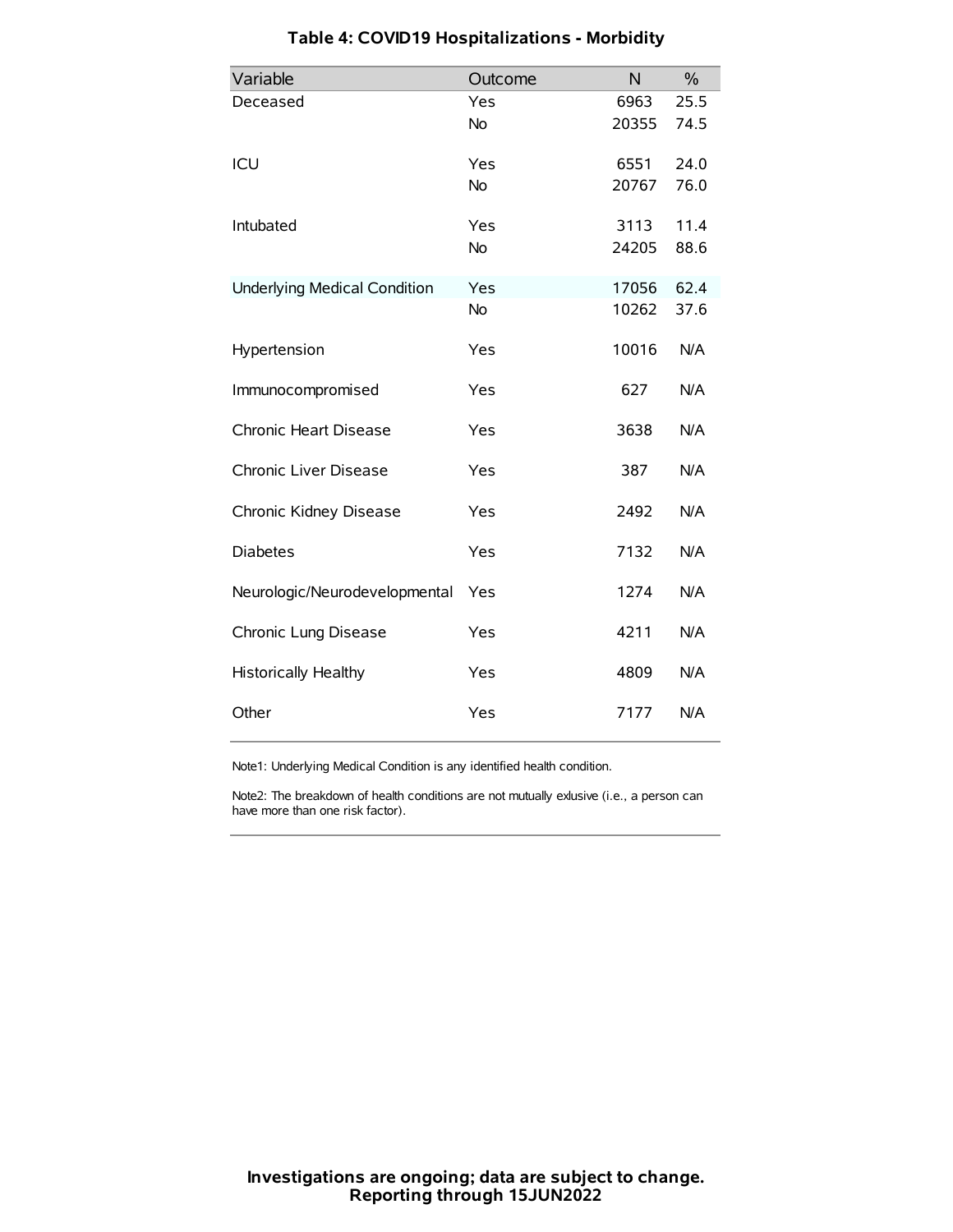| Variable         | Outcome                           | N    | $\%$ | Population | Rate per<br>100,000 |
|------------------|-----------------------------------|------|------|------------|---------------------|
| Age Categories   | Aged 4 or less                    | 3    | 0.0  | 149,165    |                     |
|                  | Aged 5 to 17                      | 7    | 0.1  | 406,595    |                     |
|                  | Aged 18 to 24                     | 20   | 0.2  | 216,762    | 9.23                |
|                  | Aged 25 to 49                     | 726  | 8.5  | 803,732    | 90.33               |
|                  | Aged 50 to 64                     | 1840 | 21.4 | 423,461    | 434.51              |
|                  | Aged 64+                          | 5992 | 69.8 | 318,459    | 1881.6              |
| <b>Birth Sex</b> | Female                            | 3393 | 39.5 | 1,160,285  | 292.43              |
|                  | Male                              | 5194 | 60.5 | 1,157,889  | 448.57              |
|                  | Unknown                           | 1    | 0.0  |            | --                  |
| Race/Ethnicity   | Hispanic                          | 1995 | 23.2 | 763,053    | 261.45              |
|                  | White                             | 4294 | 50.0 | 1,006,929  | 426.45              |
|                  | <b>Black</b>                      | 1107 | 12.9 | 262,671    | 421.44              |
|                  | Asian or Pacific Islander         | 1052 | 12.2 | 270,209    | 389.33              |
|                  | American Indian, Eskimo, or Aleut | 48   | 0.6  | 15,311     | 313.49              |
|                  | Other                             | 83   | 1.0  |            |                     |
|                  | Unknown                           | 9    | 0.1  |            |                     |

### **Table 5: COVID19 Deaths - General Characteristics**

Note1: Breakdown of Race is exlusively non-Hispanic.

Note2: The population data source is the Nevada State Demographer 2019 ASRHO Estimates and Projections Summary 2000-2038, 2020 projection, vintage 2019.

Note3: Rates for categories with fewer than 12 cases are suppressed due to high relative standard error.